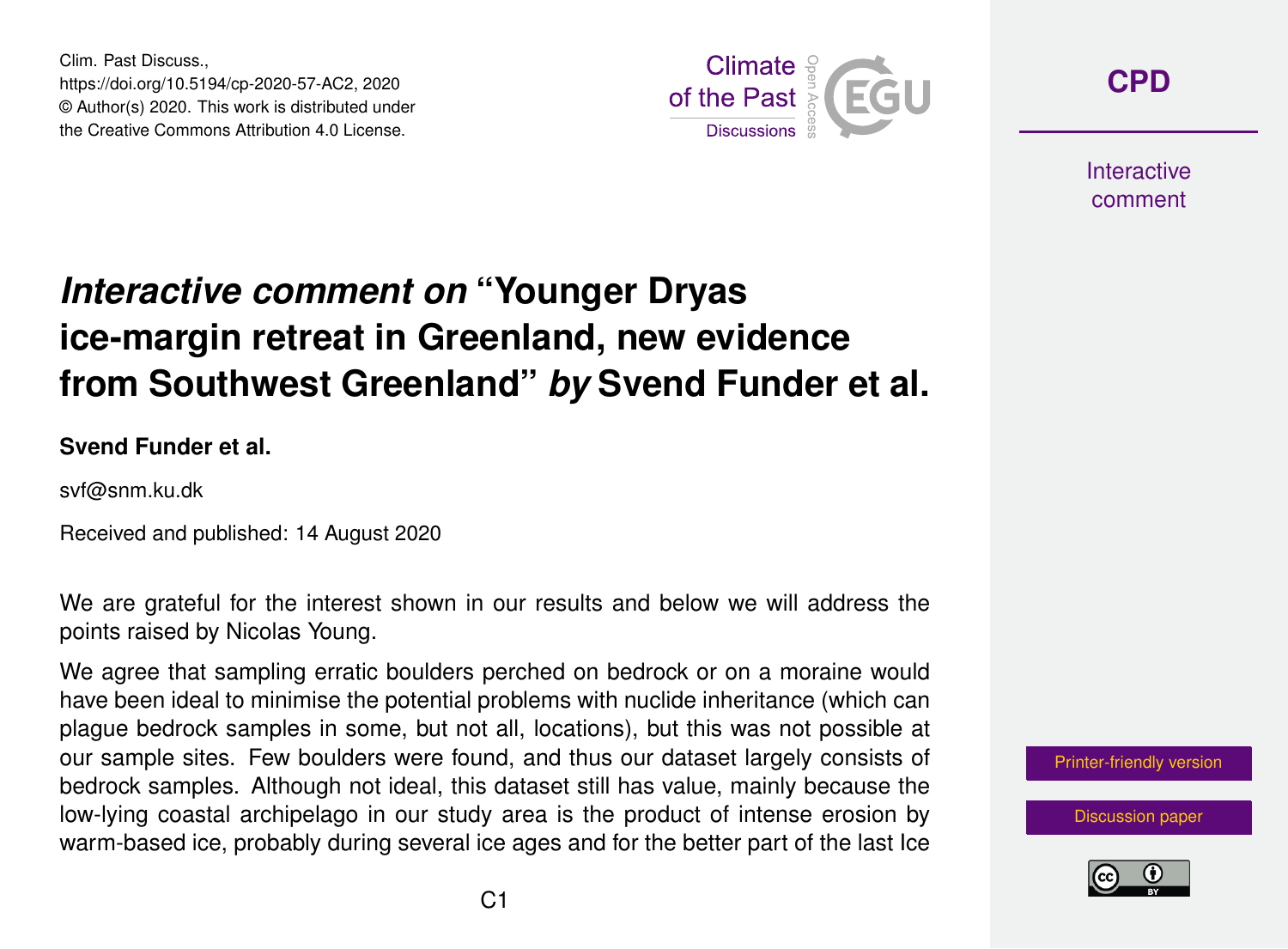Age (Seidenkrantz et al., 2019). Therefore, the sample sites are at least not an obvious candidate for nuclide inheritance, much in the way that other parts of west Greenland in terrains of aerial scouring produce bedrock exposure ages with little-to-no evidence for inheritance (Young et al., 2013). However, it is clear from our data that some of the bedrock samples show signs of possible inheritance, recognized as variable ages with some well older than a cluster of others. We have addressed these indications of inheritance by using the youngest group of ages as the most likely deglaciation age of the area.

The two oldest of our sample sites (Buksefjord, average age of 12.3 ka and Fiskenæsset, average age of 13.3 ka) are especially suspicious to the reviewer because it would move the deglaciation of the inner shelf prior too or in early YD i.e. making a strong argument against the Fiskebanke moraines in this area as being not connected to the YD, as previously hypothesized in several publications. Perhaps also because these deglaciation ages are a little older than those from our other sites. On the other hand, the ages from these two sites are internally consistent (low scatter) with only one obvious outlier at Buksefjord. The reviewer raises the possibility that all samples might be affected by small amount of uniform nuclide inheritance from long exposure durations combined with light glacial erosion during brief glacial occupations (cf. Briner et al., 2016). The reviewer points out that the deglaciation of Buksefjord is significantly older (by 1.6 kyr) than 10Be ages of boulders and 14C ages of marine molluscs from nearby sites around Buksefjord, and suggest that uniform inheritance may be the cause of this. Although we cannot rule out that inheritance is a possibility, we find it, as noted above, not likely. We favor our current interpretation that the coastal areas between fjords and troughs became ice free earlier than in the troughs, which were perhaps occupied later by lingering ice streams. This may apply also to our oldest site at Fiskenæsset, which implies that the ice margin was close to the coast in late Allerød times (13.3 ka). Here, there are no controlling data from nearby land. However, in the adjacent area to the south, the ice margin had already retreated from the shelf by the late YD (Sparrenbom et al. 2013; Levy et al., 2020), and farther south, the ice margin retreated on land al-

## **[CPD](https://cp.copernicus.org/preprints/)**

**Interactive** comment

[Printer-friendly version](https://cp.copernicus.org/preprints/cp-2020-57/cp-2020-57-AC2-print.pdf)

[Discussion paper](https://cp.copernicus.org/preprints/cp-2020-57)